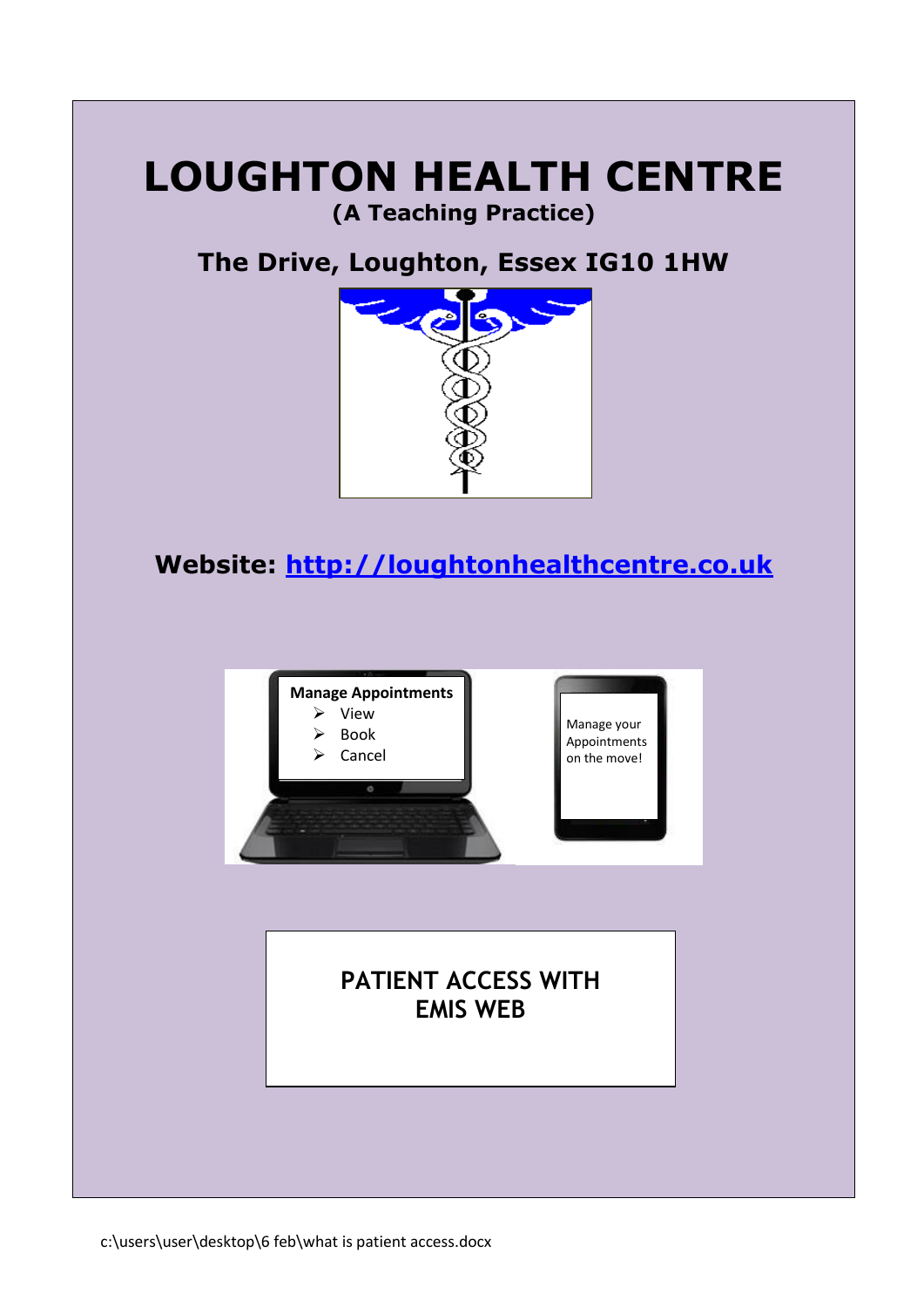c:\users\user\desktop\6 feb\what is patient access.docx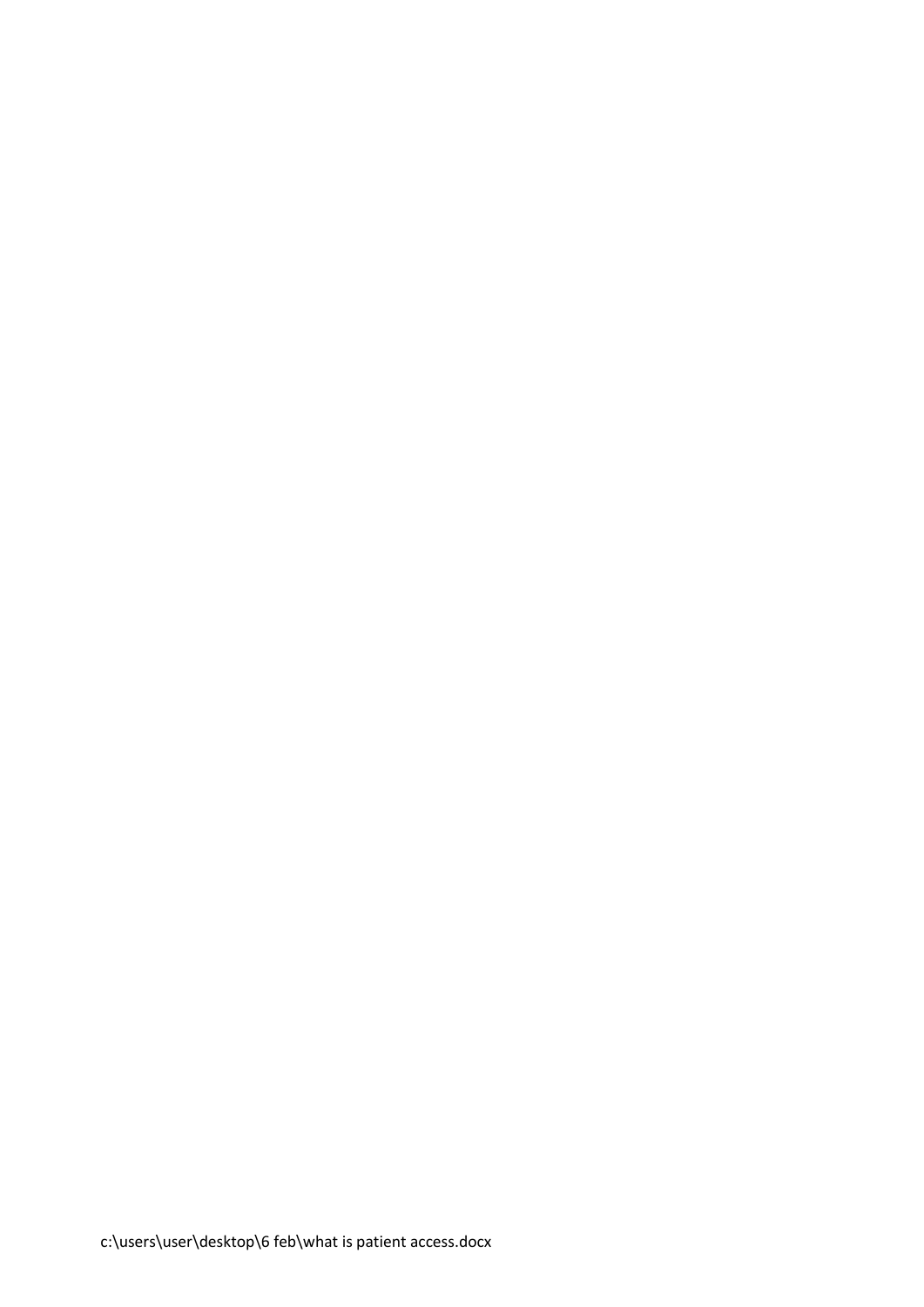### **What is Patient Access?**

With Patient Access, you can now access your local GP services at home, work or on the move wherever you can connect to the internet. What's more, because Patient Access is a 24 hour online service you can do this in your own time, day or night.

### > Book an appointment.

> Order repeat prescriptions.

**Read How to Register for Patient Access w ith Em is Web**

To use Emis Access, you will need to come into the practice so that you can be given a user name and password.

You cannot register for this service online or by phone because your identity needs to be verified.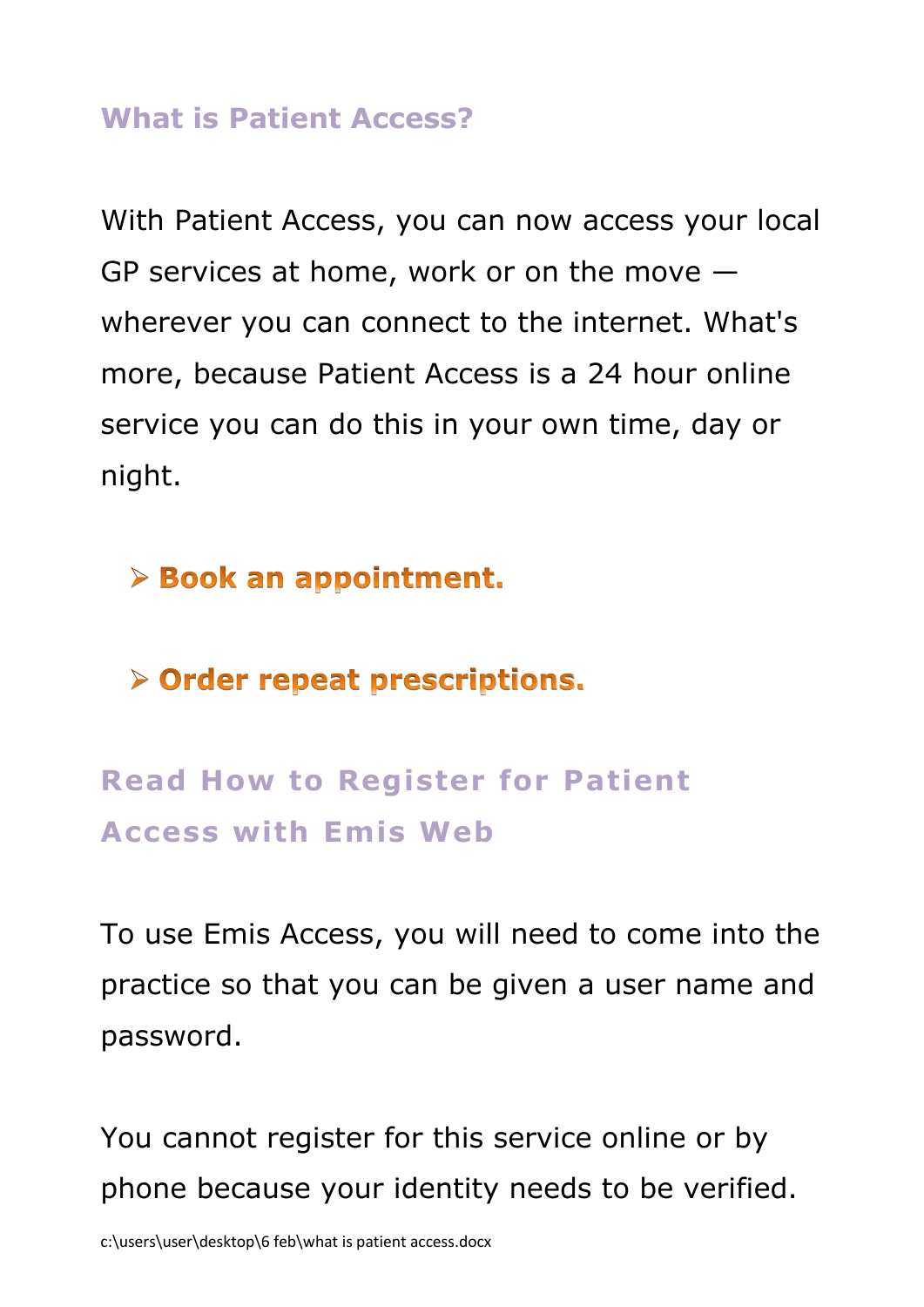When you come into the practice, you should bring something that proves your identity, such as a bank card, utility bill, passport or driver's licence.

Once a member of staff has given you a registration letter which contains your user name and password you will be able to login to the website.

Remember you cannot register on-line without your registration letter.

## **Please note:**

You can only register for yourself and children under 16 but not for any other members of the family. Each person over the age of 16 will have to come to the practice with the required proof of identity.

Allow two working days before collecting the prescription.

c:\users\user\desktop\6 feb\what is patient access.docx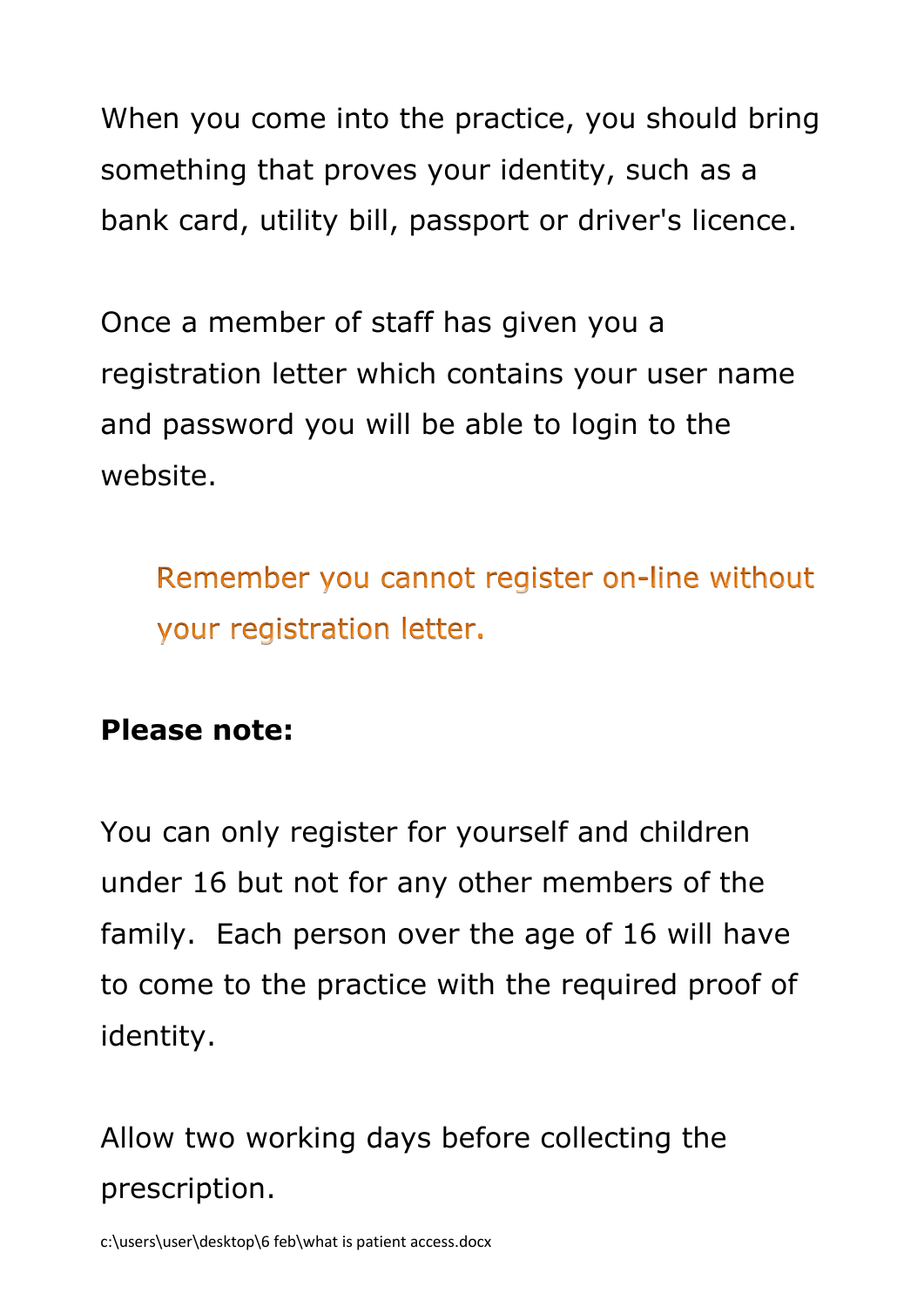If you need any new items or if any changes are necessary to your repeat prescription you will need to see the doctor.

Once registered with the Practice you will be able to go to

**[https://patient.emisaccess.co.uk](https://patient.emisaccess.co.uk/)**

and login with the registration details provided by the practice (see below)

| Patient Access Patient login - Windows Internet Explorer                                                           |                                                                            | $\ .\ $ a $\ $ $\times$ $\ $             |
|--------------------------------------------------------------------------------------------------------------------|----------------------------------------------------------------------------|------------------------------------------|
| E https://patient.emisaccess.co.uk/Account/Login?ReturnUrl=%2f                                                     | $\mathbf{A}$<br>$+$ $\times$<br>$\checkmark$                               | $\rho$ .<br>Google                       |
| م<br><b>Search</b>                                                                                                 | mopsgoloxy Map Search Map Links & Traffic VP Yellow Pages & Tools Facebook | <del>☆</del> More <sup></sup>            |
| ☆<br>ंद्री<br>Patient Access Patient login                                                                         |                                                                            | ■ · ☆ Page · ⊙ Tools ·<br>$\wedge$ . E . |
| Home                                                                                                               |                                                                            | $\hat{\phantom{a}}$<br>Help              |
| Patient<br>access                                                                                                  |                                                                            | powered by<br>emis                       |
|                                                                                                                    |                                                                            |                                          |
|                                                                                                                    |                                                                            |                                          |
| <b>Welcome to Patient Access</b>                                                                                   |                                                                            |                                          |
| Patient Access lets you use the on-line services of your local practice. These may include arranging appointments, |                                                                            |                                          |
| repeat medication, secure messages, medical record and updating your details.                                      |                                                                            |                                          |
| <b>Register</b>                                                                                                    | ? Help<br>Sign in                                                          |                                          |
| <b><i>DRAFTSELLETTER MEAD</i></b><br>Have a letter from your                                                       | User ID                                                                    |                                          |
| practice?<br>Click register below and enter the                                                                    | Get my User ID                                                             |                                          |
| details.<br>No letter but would like an                                                                            | Password                                                                   |                                          |
| account?<br>Click to register to see if Patient                                                                    |                                                                            |                                          |
| Access is available to you.                                                                                        | I forgot my User ID or Password                                            |                                          |
|                                                                                                                    | Remember my User ID<br>П<br>Requires cookies                               |                                          |
| Register                                                                                                           |                                                                            |                                          |
|                                                                                                                    | Sign in                                                                    |                                          |
| ∢                                                                                                                  |                                                                            |                                          |
| Done                                                                                                               | <b>SERGERSTER</b>                                                          | nternet<br>电 100% *                      |